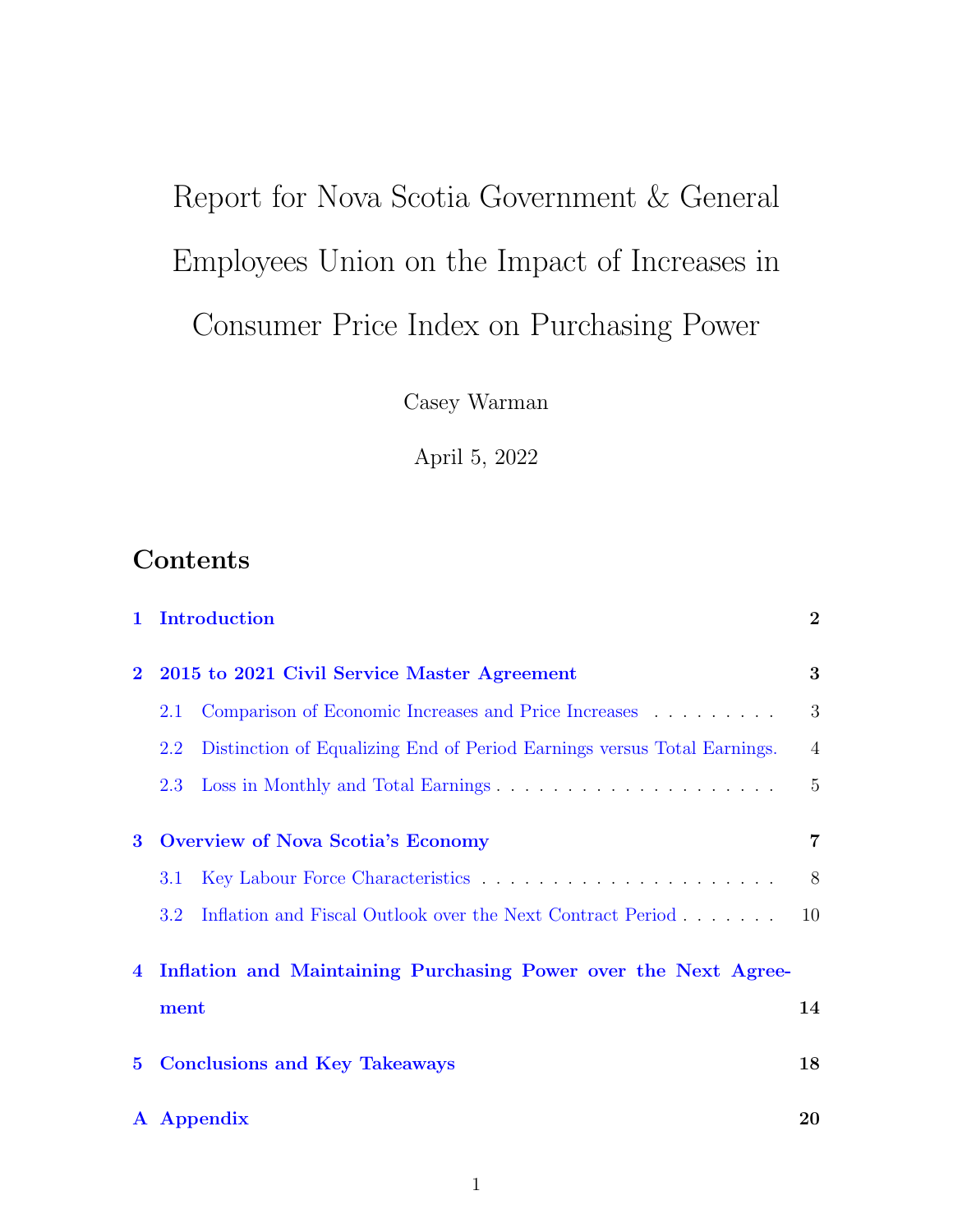### <span id="page-1-0"></span>1 Introduction

In this report, I examine the impact recent and future price increases have on the purchasing power of Nova Scotia Government & General Employees Union (NSGEU) employees. Some of the key aspects that are focused on include:

- What happened to purchasing power over the period covered by the previous agreement?
- What is the economic health of the Nova Scotia labour market in terms of key indicators?
- What might happen to prices over the period covered by the new collective agreement?
- What would happen to purchasing power if the Nova Scotia Council of Healthcare Unions is used as guidance versus the proposal submitted by the NSGEU?

Some of the key findings and takeaways from the analysis are:

- 1. Loss in real income during 2015-2021 agreement.
	- (a) An adjustment in April 2021 of an additional 3% increase is required to adjust end of period salaries for inflation.
	- (b) Even with such an adjustment, there would still be a loss in total earnings over the previous contract.
- 2. Nova Scotia labour market and economic indicators have returned to pre-pandemic levels.
- 3. Inflation is currently very high but should slowly decline.
	- Bank of Canada pledging to get inflation back to 2\%.
	- External factors may make this hard to fully achieve in the short run.
- 4. Under the latest Nova Scotia Council Healthcare Union agreement, NSGEU employees would see a large decrease in real earnings.
- 5. The NSGEU proposal would do a better job mitigating the loss in purchasing power.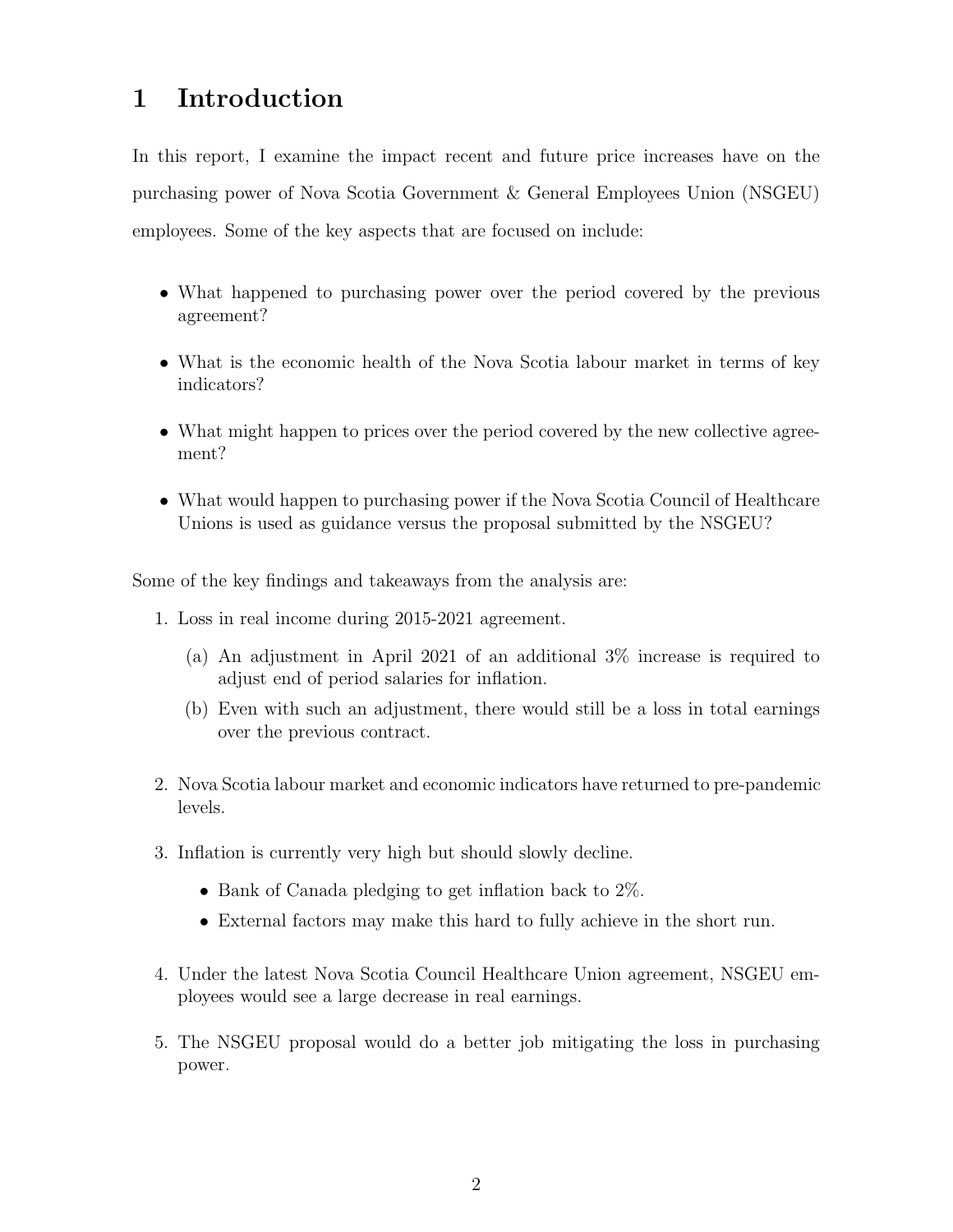### <span id="page-2-0"></span>2 2015 to 2021 Civil Service Master Agreement

In this section, I examine what has happened to purchasing power over the course of the previous agreement, which covered April  $1^{st}$ , 2015 to March  $31^{st}$ , 2021. The analysis of prices uses the All items Consumer Price Index (CPI) for Nova Scotia.

#### <span id="page-2-1"></span>2.1 Comparison of Economic Increases and Price Increases

Table [1](#page-2-2) shows what has happened to overall price levels relative to earnings during the period covered by the previous NSGEU Civil Service Master Agreement. Prices and earnings are normalized to \$100 in the start period. This would be equivalent to normalizing the base period CPI to April  $1^{st}$ , 2015.

In the first two fiscal years of the agreement, while inflation was low, there were no increases in nominal earnings, and so real earnings declined slightly. While there were economic adjustments in the subsequent periods, inflation tended to grow more than the adjustments, further eroding real earnings. By the end period, prices had grown by 9.9%, while earnings had only increased by 6.7%. Therefore, approximately an additional 3% increase would be required to keep the end period 2021 earnings equivalent to the 2021 inflation adjusted earnings.

| Fiscal    |            | Actual   |           | Economic  | Value      | Required   |
|-----------|------------|----------|-----------|-----------|------------|------------|
| period    | <b>CPI</b> | earnings | Inflation | increases | of $$1001$ | adjustment |
| 2015-2016 | 101.2      | 100.0    | 1.2       | 0.0       | \$98.9     |            |
| 2016-2017 | 101.9      | 100.0    | 0.8       | 0.0       | \$98.1     |            |
| 2017-2018 | 104.8      | 101.0    | 2.8       | 1.0       | \$96.4     |            |
| 2018-2019 | 106.1      | 102.5    | 1.3       | 1.5       | \$96.6     |            |
| 2019-2020 | 105.5      | 104.6    | $-0.6$    | 2.0       | \$99.1     |            |
| 2020-2021 | 109.9      | 106.7    | 4.2       | 2.0       | \$97.1     | $3\%^2$    |

<span id="page-2-2"></span>Table 1: 2015 to 2021, Consumer Price Index for Nova Scotia and Economic Increases.

Notes: Author's calculations from CPI data for Nova Scotia from Cansim Table: 18-10-0004-01. Inflation is for the April to April growth in CPI. 1. How much would \$100 in April 2015 be worth at the end of a given fiscal period. 2. Required increase in April 2021 to maintain end of period salary. Calculation:  $\left(\frac{109.9 - 106.7}{106.7}\right) \times 100\% = 3\%.$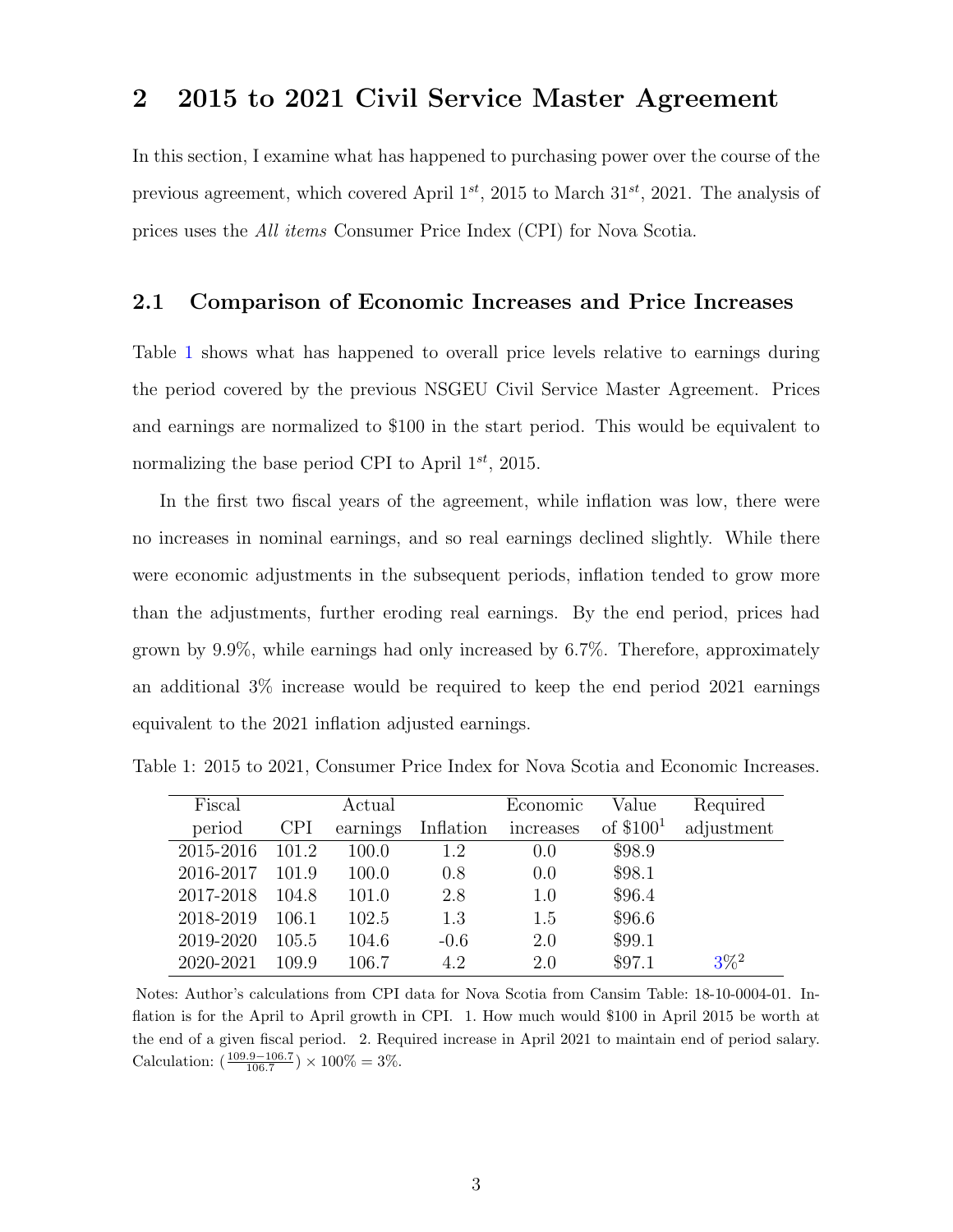# <span id="page-3-0"></span>2.2 Distinction of Equalizing End of Period Earnings versus Total Earnings.

While Section [2.1](#page-2-1) indicates that an additional adjustment of 3% in April 2021 would have brought the end period salary in line with the end period price level, it is important to highlight that this adjustment would still fail to account for the loss in total earnings over the period covered by the previous agreement. The essential idea of this issue can be seen in Figure [1.](#page-3-1)

Figure 1: Consumer Price Index for Nova Scotia versus Economic increases for NSGEU contract: Prices outpace Economic increases

<span id="page-3-1"></span>

Notes: Author's calculations from CPI data for Nova Scotia from Cansim Table: 18-10-0004-01.

Figure [1](#page-3-1) shows the CPI in Nova Scotia, as well as what has happened to relative earnings. Both are relative to April  $1^{st}$ , 2015. Values in the start period are normalized to 100. The distance between the lines for the CPI in Nova Scotia and the Economic increases is always greater than zero and widens over much of the period. This indicates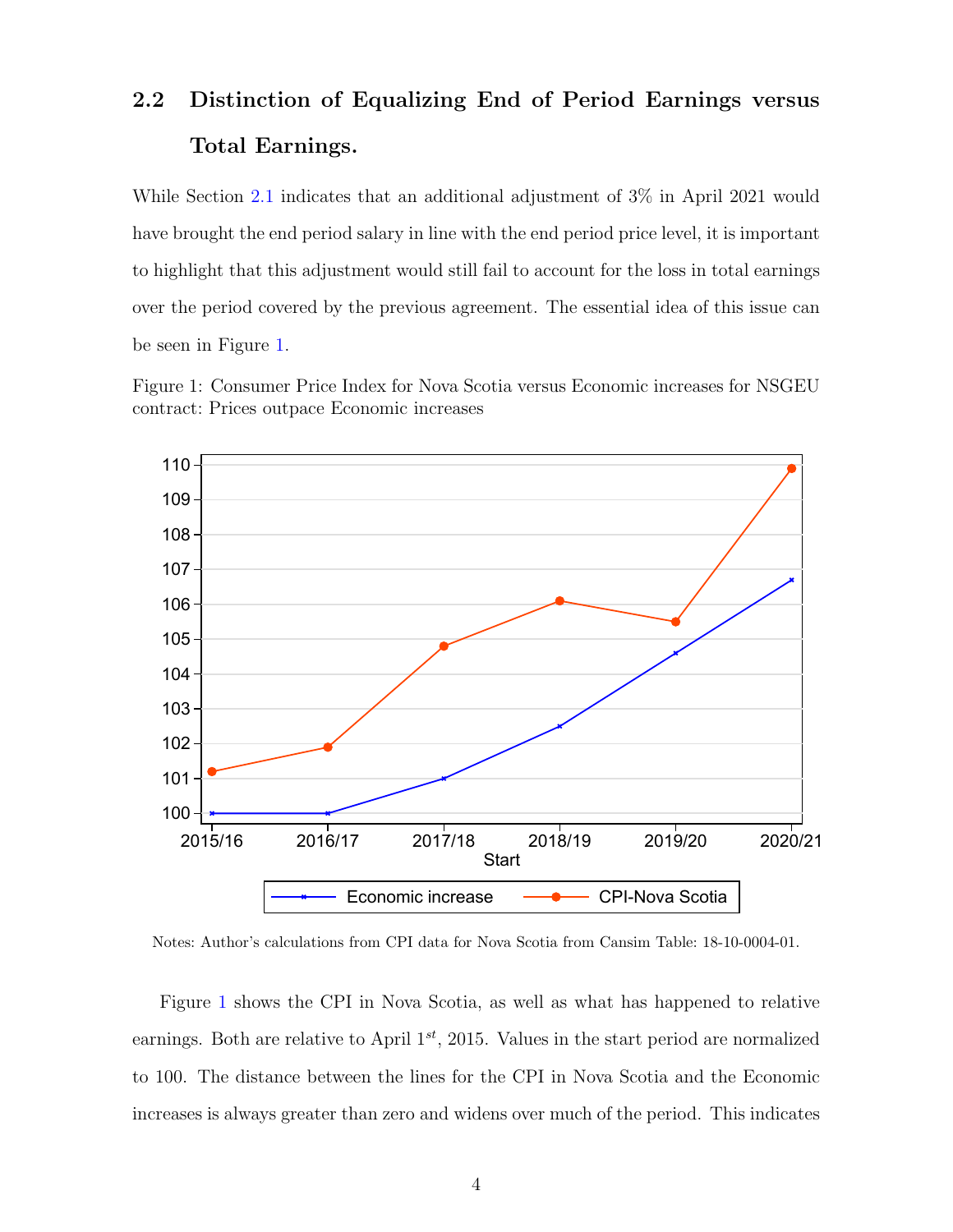falling purchasing power in terms of end of fiscal period earnings. There is a small gap by the end of the first period, and this grows over the next three fiscal periods. While the gap shrinks with the deflation occurring during the initial part of the Covid-19 recession, the gap further extends in the last fiscal year due to both domestic and international inflationary factors.

#### <span id="page-4-0"></span>2.3 Loss in Monthly and Total Earnings

While Figure [1](#page-3-1) illustrates what has happened to end of fiscal period purchasing power, with the monthly realized CPI, we can more accurately calculate the impact on real total earnings over the period of the previous agreement. Figure [2](#page-5-0) takes into consideration the timing of the price changes and economic adjustments/nominal earning increases. The figure is set up as follows:

• The y-axis on the left shows what happens to \$100 over the period covered by the previous agreement.

- The horizontal red line shows the value required to stay on par with initial period earnings.
- The y-axis on the right gives an example: the real monthly earnings of a Clerk (with the pay grade of CL 25-V) are presented.
	- The \$100 is scaled up to the equivalent of monthly earnings.
	- Values are adjusted to represent February 2022 prices.

Some key points that can be learned from Figure [2](#page-5-0) are:

- 1. The initial value of \$100 in earnings declines during the contract.
- 2. Only for a few months during the six years, would the nominal \$100 be above the initial period value.
- 3. Most months during the sample, money loses value and is only worth between \$97 and \$99.
- 4. The example with the Clerk indicates how large the impact is for employees.
- 5. In the worse months, workers took home around \$150 less than the real start period monthly earnings.
	- The \$150 is equivalent to around  $3\%$  less than start period earnings.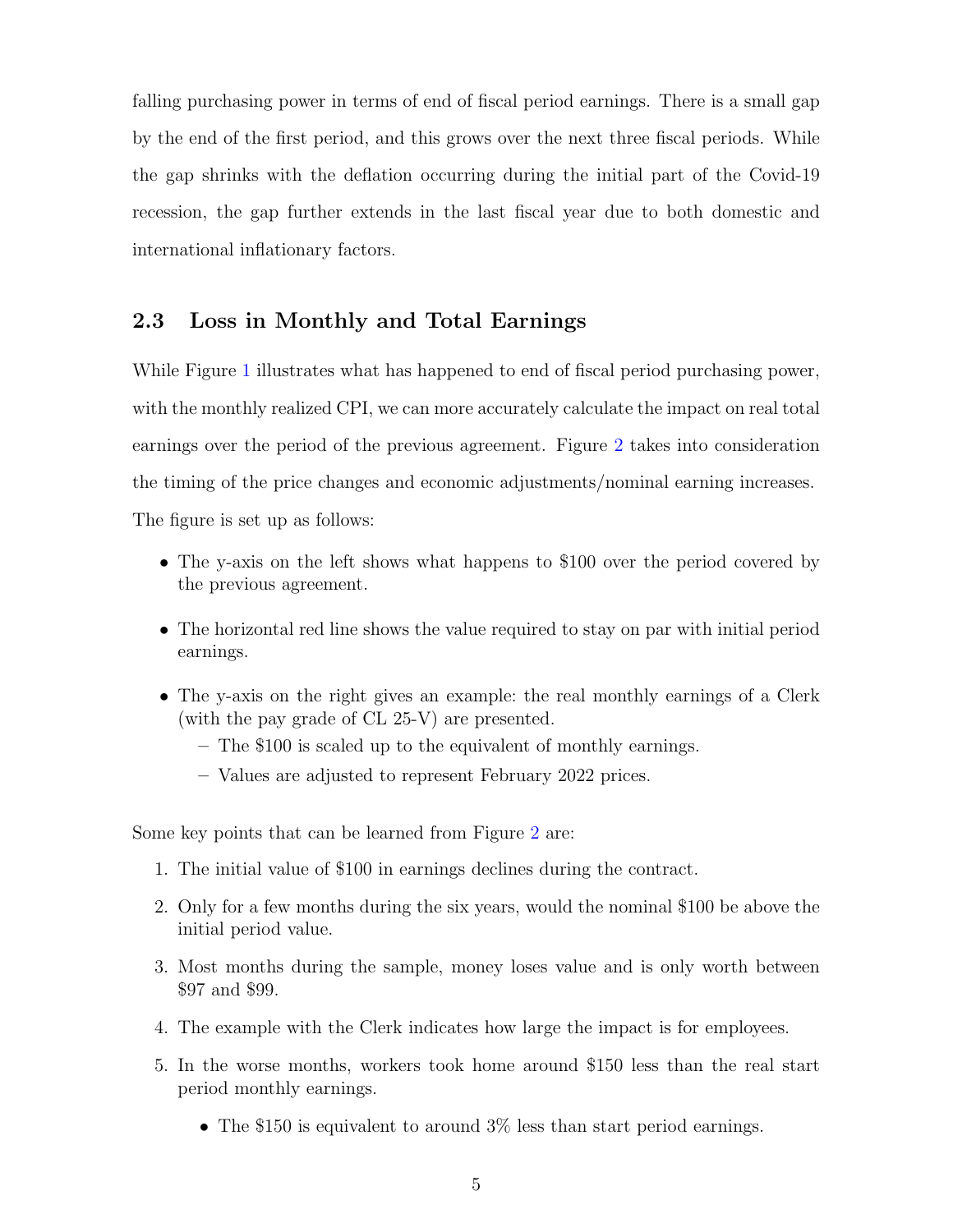<span id="page-5-0"></span>

Figure 2: Real value of \$100s and Real Monthly earnings for Clerks, CL25-V

Notes: Author's calculations from CPI data for Nova Scotia from Cansim Table: 18-10-0004-01. Right y-axis adjusted to February 2022 Dollars using All items Nova Scotia CPI.

In Figure [3,](#page-6-1) real earnings relative to the start period earnings are annualized for each fiscal period. Values for this exercise are shown in February 2022 dollars. This would be equivalent to adding all the values above the horizontal red line in Figure [2](#page-5-0) and subtracting the values below this line for each fiscal period. In addition to the values for Clerks (with pay grade of CL 25-V), which are presented in Figure [2,](#page-5-0) the values for Professional employees (with pay grade of PR 20-V) and Technical employees (with pay grade of TR 30-V) are also presented. While the losses in the first and last fiscal year are relatively small, the losses in earnings in the middle years are substantial. Over the six-year period of the contract, the before income tax total loss in earnings would be equivalent to:

- Clerk: \$4,908
- Professional: \$8,283
- Technical: **\$7,144**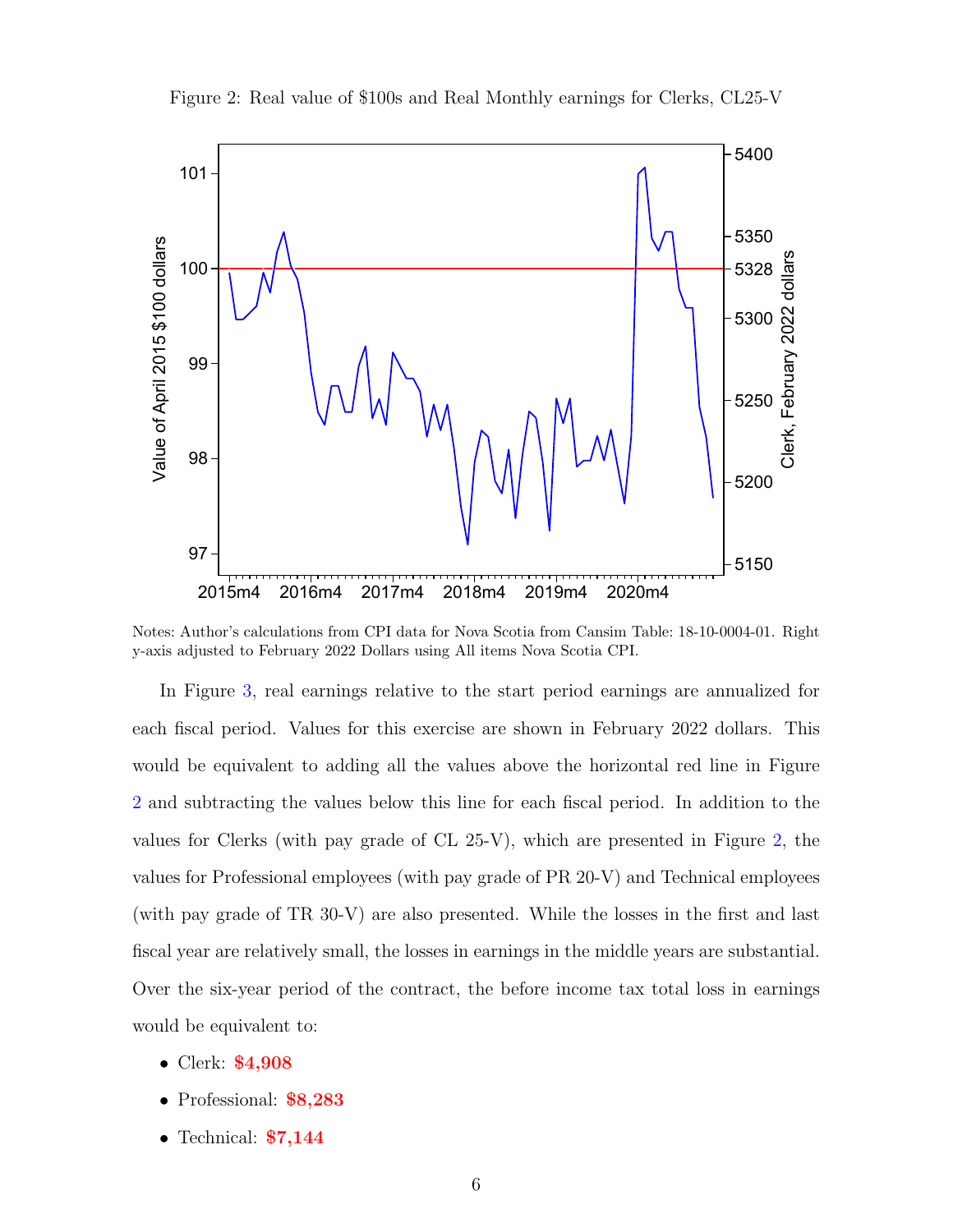<span id="page-6-1"></span>

Figure 3: Losses for Example Classifications by Fiscal Year

Notes: Author's calculations from CPI data for Nova Scotia from Cansim Table: 18-10-0004-01. Adjusted to February 2022 Dollars using All items Nova Scotia CPI. Clerks with pay grade of CL 25-V; Professional employees with pay grade of PR 20-V; and Technical employees with pay grade of TR 30-V

### <span id="page-6-0"></span>3 Overview of Nova Scotia's Economy

Section [2](#page-2-0) illustrates how purchasing power of employees declined over the past agreement and demonstrates that there were realized losses in real earnings. In this section, I examine the health of Nova Scotia's economy. This will provide guidance related to the fiscal capacity of the province. Overall, the economic pictures can be summarized as:

- 1. There was a large drop in employment and increase in unemployment during the Covid-19 recession.
- 2. The economy has returned to full-employment.
- 3. Given the strong economic recovery, the Bank of Canada has shifted away from targeting economic growth to focusing on inflation.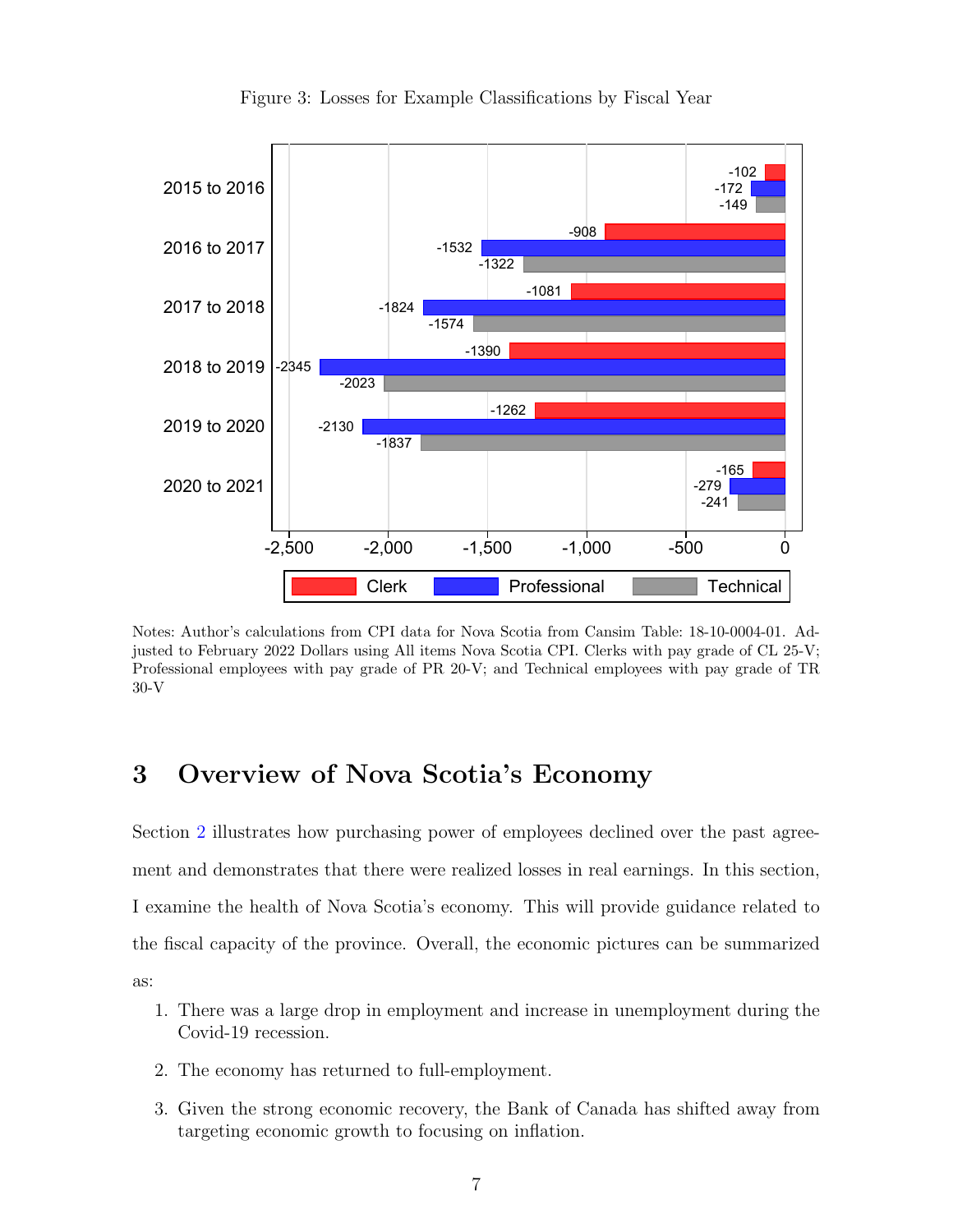#### <span id="page-7-0"></span>3.1 Key Labour Force Characteristics

Although Nova Scotia's economy and labour force were heavily impacted by the Covid-19, most economic indicators suggest that, while the Covid-19 recession had a large initial impact, this was short lived.

I present what has happened to the unemployment and employment rates as key indicators of the health of the economy. The figures follow the same patterns and show monthly values for the following:

- Thin line: 2015-2019 Monthly averages
- Thick line: 2020
- Circles: 2021
- Diamonds: 2022

Figure [4](#page-8-0) shows what happened to unemployment from 2015 to February 2022. The unemployment rate is the fraction of workers that are in the labour force who do not have a job (but are actively looking). The 2015 to 2019 monthly averages, in addition to indicating what happened during the first part of the 2015-2021 contract, also provide a comparison group with which to base what happened during the Covid-19 recession, and whether the labour market has recovered. In terms of the key features of unemployment during this period:

- 1. In January 2020, the unemployment rate was below the 2015-2019 average.
- 2. The unemployment rate increased rapidly during March and April 2020.
- 3. The unemployment rate subsequently declined. By the end of 2020, the unemployment rate hovered around contemporary pre-Covid-19 recession rates.
- 4. In the early part of 2022, the unemployment rate is below pre-Covid-19 recession levels.
- 5. The patterns are similar for youth unemployment (see Appendix Figure [A.1\)](#page-19-1) and when the analysis is restricted to prime age workers (see Appendix Figure [A.2\)](#page-20-0).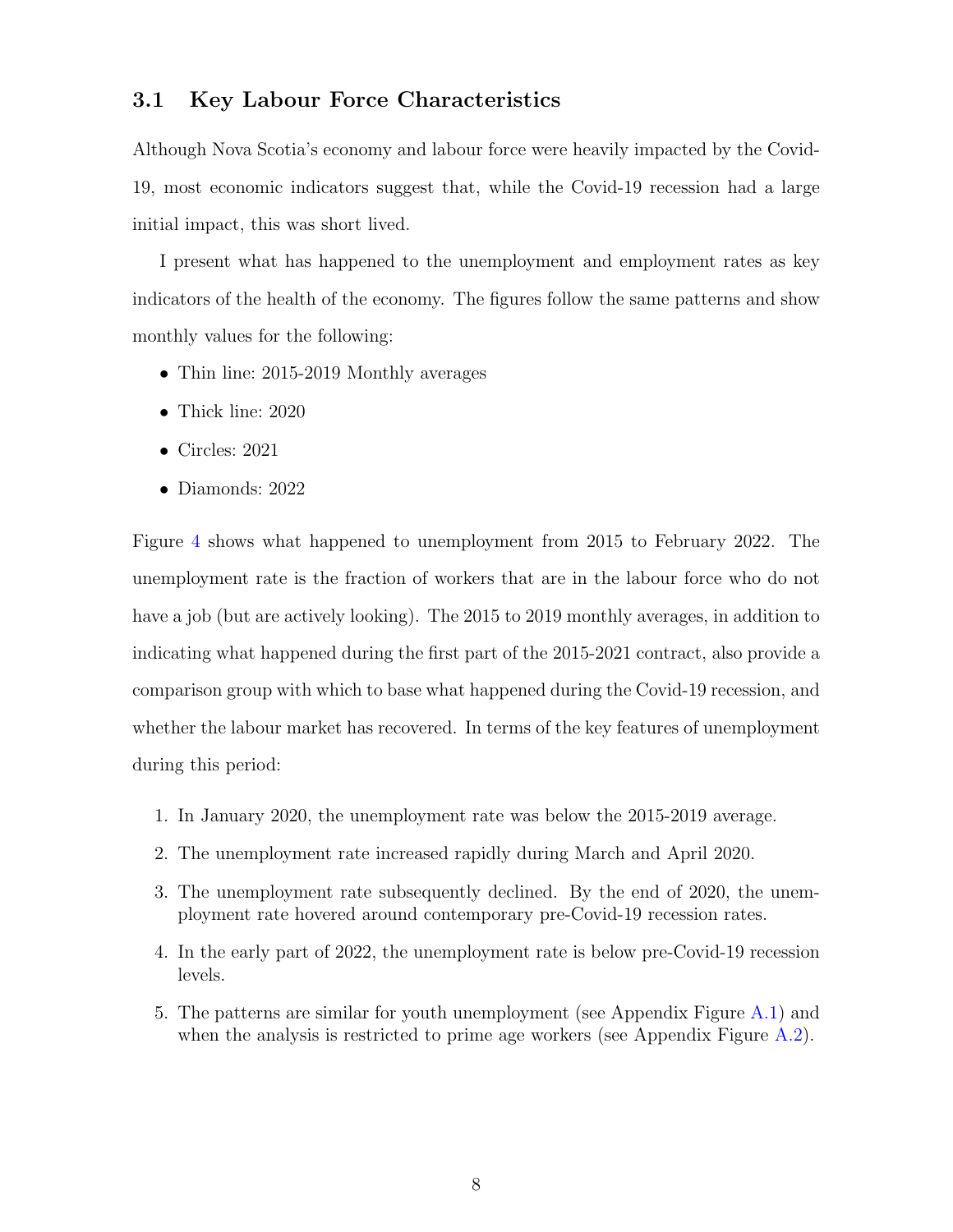<span id="page-8-0"></span>

Figure 4: Unemployment Rate in Nova Scotia, Aged 15+

Notes: Authors calculation from the Labour Force Survey. Unemployment rate is calculated as the number of people unemployed relative to the labour force. The sample is restricted to people aged 15+.

While the unemployment rate is often seen as a key indicator of the health of the economy, it may undercount true unemployment if there is a high degree of discouraged workers.<sup>[1](#page-0-0)</sup> Therefore, the employment rate is also presented. The employment rate is the fraction of the total population that is employed. From Figure [5,](#page-9-1) we can see that the employment rate indicates similar conclusions to what was seen for the unemployment rate.

- 1. There was a substantial drop in the employment rate during the first few months of the Covid-19 recession.
- 2. Employment recovered during the second half of 2020.
- 3. The employment rate is now back to similar pre-Covid-19 levels.

<sup>&</sup>lt;sup>1</sup>As outlined in [Jones et al.](#page-18-0) [\(2020,](#page-18-0) [2021\)](#page-18-1), the unemployment rate may have been understated during the initial part of the Covid-19 recession due to the unprecedentedly large increase in workers who were considered employed but were absent and marginally attached workers who were not in the labour force.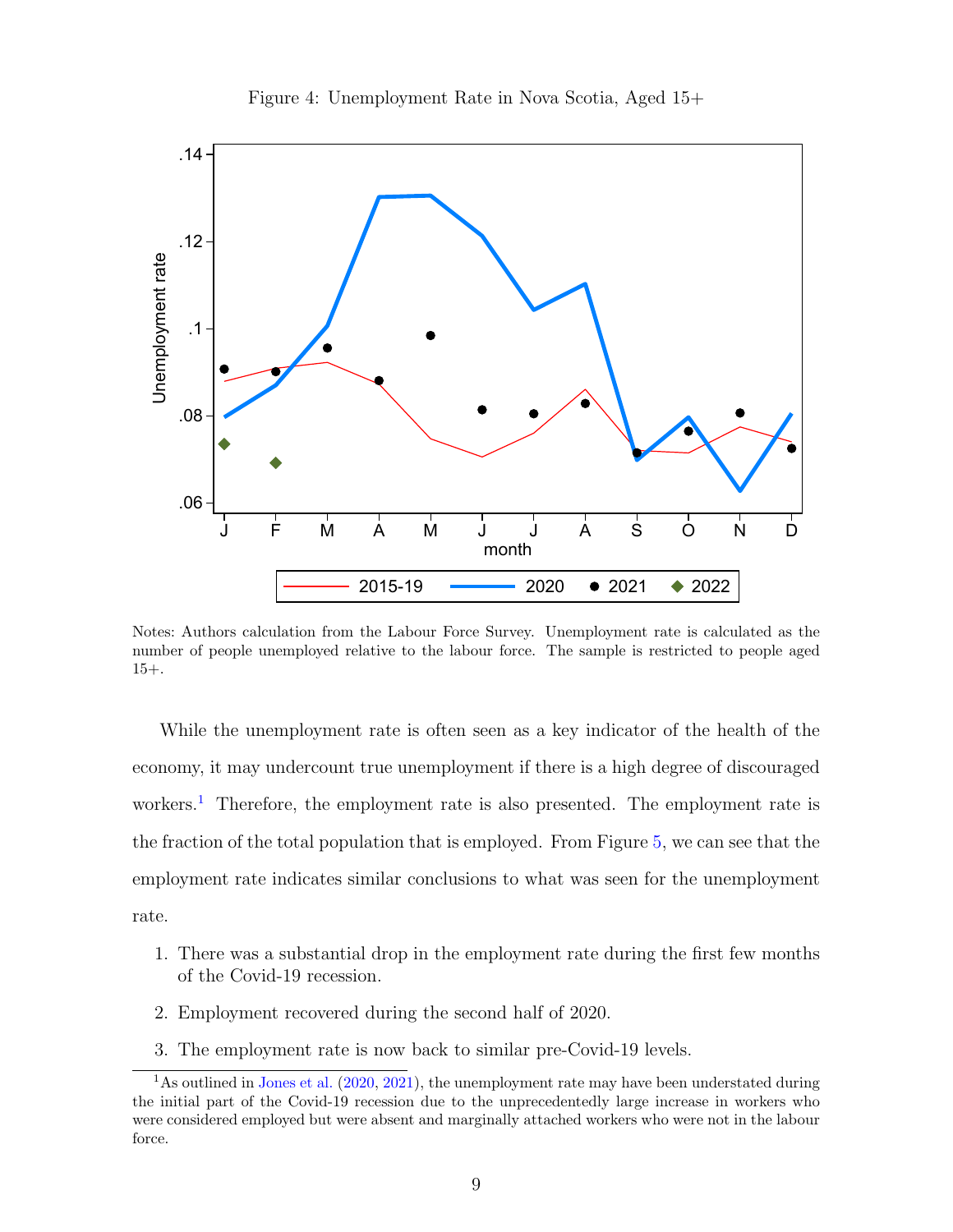<span id="page-9-1"></span>

Notes: Authors calculation from the Labour Force Survey. Employment rate is calculated as the number of people employed (at work and away from work) relative to the population. The sample is restricted to people aged 15+.

## <span id="page-9-0"></span>3.2 Inflation and Fiscal Outlook over the Next Contract Period

With the recovery of the Canadian economy, the Bank of Canada has shifted its attention away from stabilizing the economy and has returned to focusing on Inflation Targeting.

During the Covid-19 recession, the Bank of Canada pursued the following key policies to help stimulate the economy and help bring the economy out of the recession:

- 1. Substantially decrease the Policy Interest Rate from 1.75 at the beginning of March 2020 down to 0.25 by the end of the month. This can be seen in Figure [6.](#page-10-0)
- 2. Quantitative Easing: buy government bonds to increase the money supply and stimulate growth.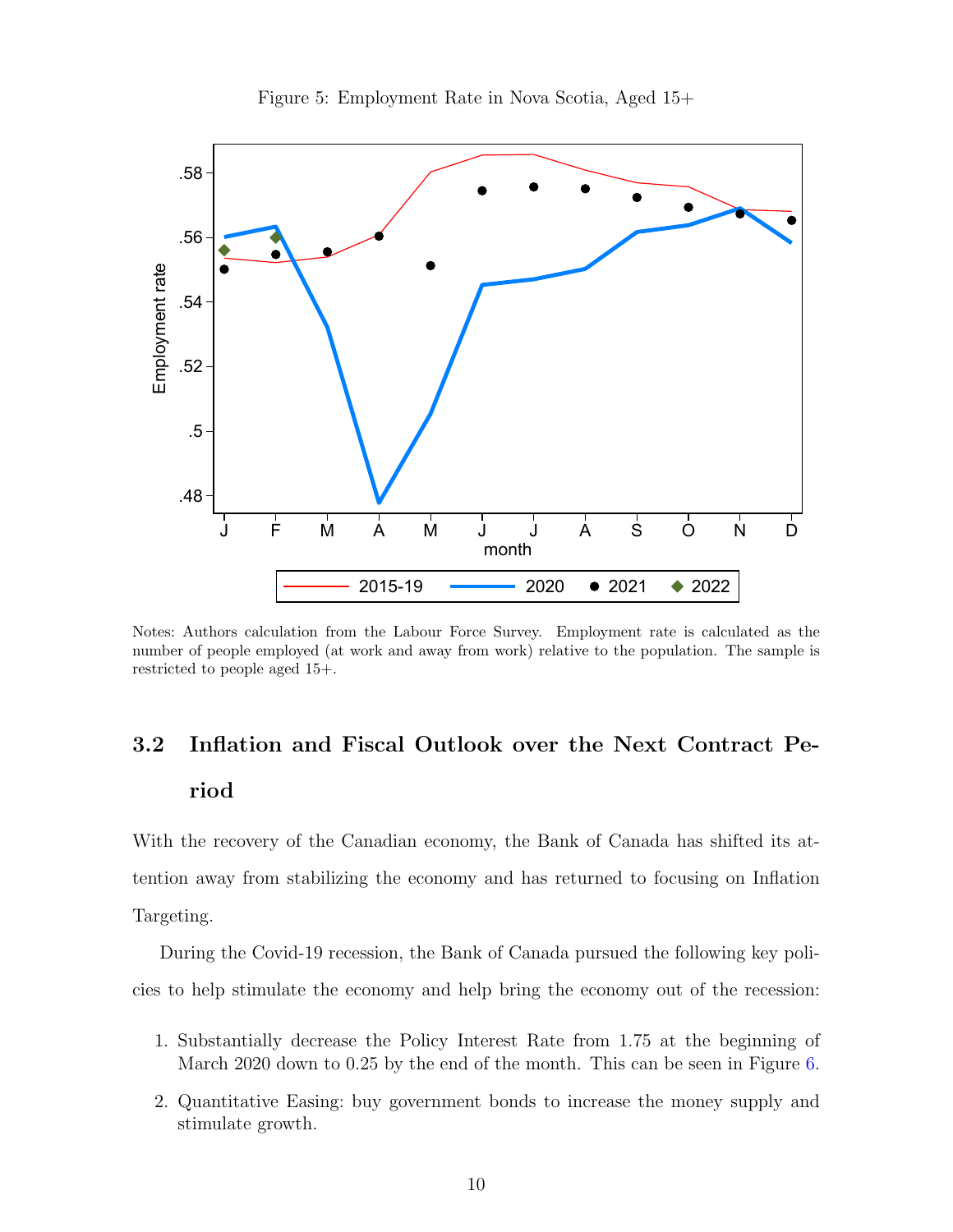<span id="page-10-0"></span>Figure 6: Large drop in Bank of Canada's Overnight rate during Covid-19 Recession and now Increasing



Notes: Author's calculations from the Bank of Canada Daily series V39079: Target for the overnight rate. <https://www.bankofcanada.ca/rates/interest-rates/canadian-interest-rates/>

With the economy starting to recover in the fall of 2020, the Quantitative Easing was slowed down. By October 2021, the Bank of Canada stopped Quantitative Easing. Between October 2021 and the winter of 2022, the Bank of Canada continued the reinvestment phase by mainly purchasing bonds to replace maturing bonds (see [Macklem](#page-18-2)  $(2022)$ .

Given the economy has recovered to full employment and the fact that the annualized inflation rate has been exceptionally high over the past few months, at the beginning of March 2022, the Bank of Canada explicitly stated their policy shift away from targeting output back to targeting inflation. Specifically, they are reversing the policies undertaken during the Covid-19 recession and are:

- 1. Gradually increasing the Policy Interest Rate.
- 2. Beginning Quantitative Tightening: stop purchasing maturing bonds  $\rightarrow$  40% of bonds mature within next 2 years (see [Macklem](#page-18-2) [\(2022\)](#page-18-2)).

How much inflation decreases will depend on several key factors, including: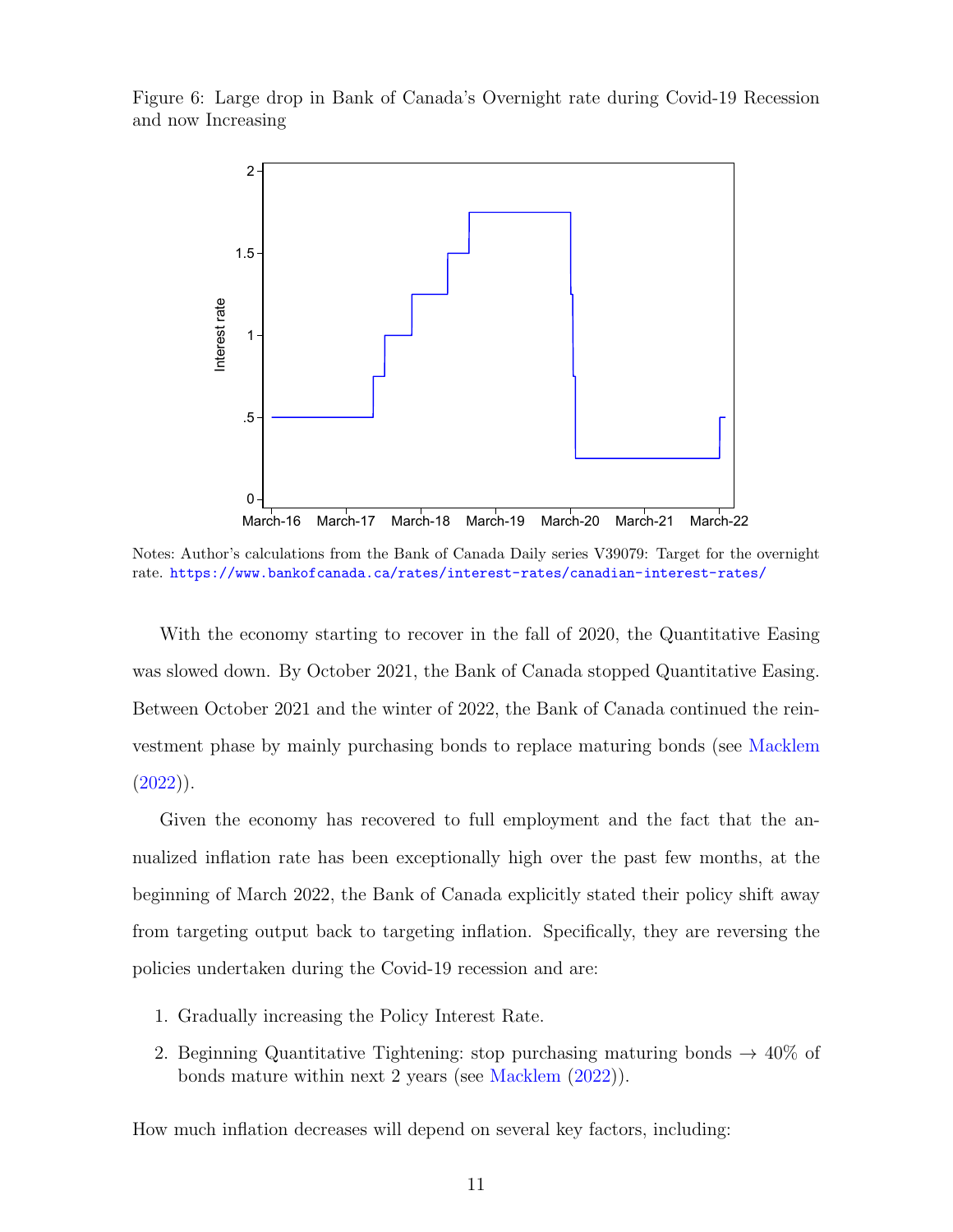- 1. Inflation expectations
	- If people expect higher prices, then prices and wages will adjust to match the expected price increases. This will result in inflation equivalent to the anticipated inflation.
	- By being explicit about targeting inflation and having transparency through the key available policies: 1. the Policy Interest Rate and 2. the availability of the Bank of Canada's holdings of bond and the maturity schedule of their bond holdings, this will help lower inflation expectations.
- 2. Domestic sources of inflation
	- The increasing interest rate will dampen domestic demand and reduce many sources of domestic inflation.
	- Federal and provincial government fiscal stimulus and other policies may further aggravate inflation.
- 3. International sources of inflation
	- During lockdowns and periods of perceived Covid-19 transmission risk, there was a shift away from local services to imported goods, and there were supply chain issues with many imported goods. With the reopening of the Nova Scotian economy from lockdowns, there is a slight shift back to local services.
	- However, some goods we import are still experiencing supply chain issues.

#### Overall,

- With the increase in interest rates and decreasing growth of the money supply, inflation will start to decline over the next several months.
- It will take time to obtain the  $2\%$  target.
- Several factors make it difficult to fully predict the speed at which inflation will reach 2%.
	- 1. International issues such as the war in Ukraine, oil prices, and how Canada/U.S. react in terms of domestic energy production. Other supply chain issues may feed inflation.
	- 2. Housing  $\rightarrow$  the increasing interest rates should help slow housing price growth in Nova Scotia, while the increase in immigration and cross-provincial migration may intensify demand for accommodations.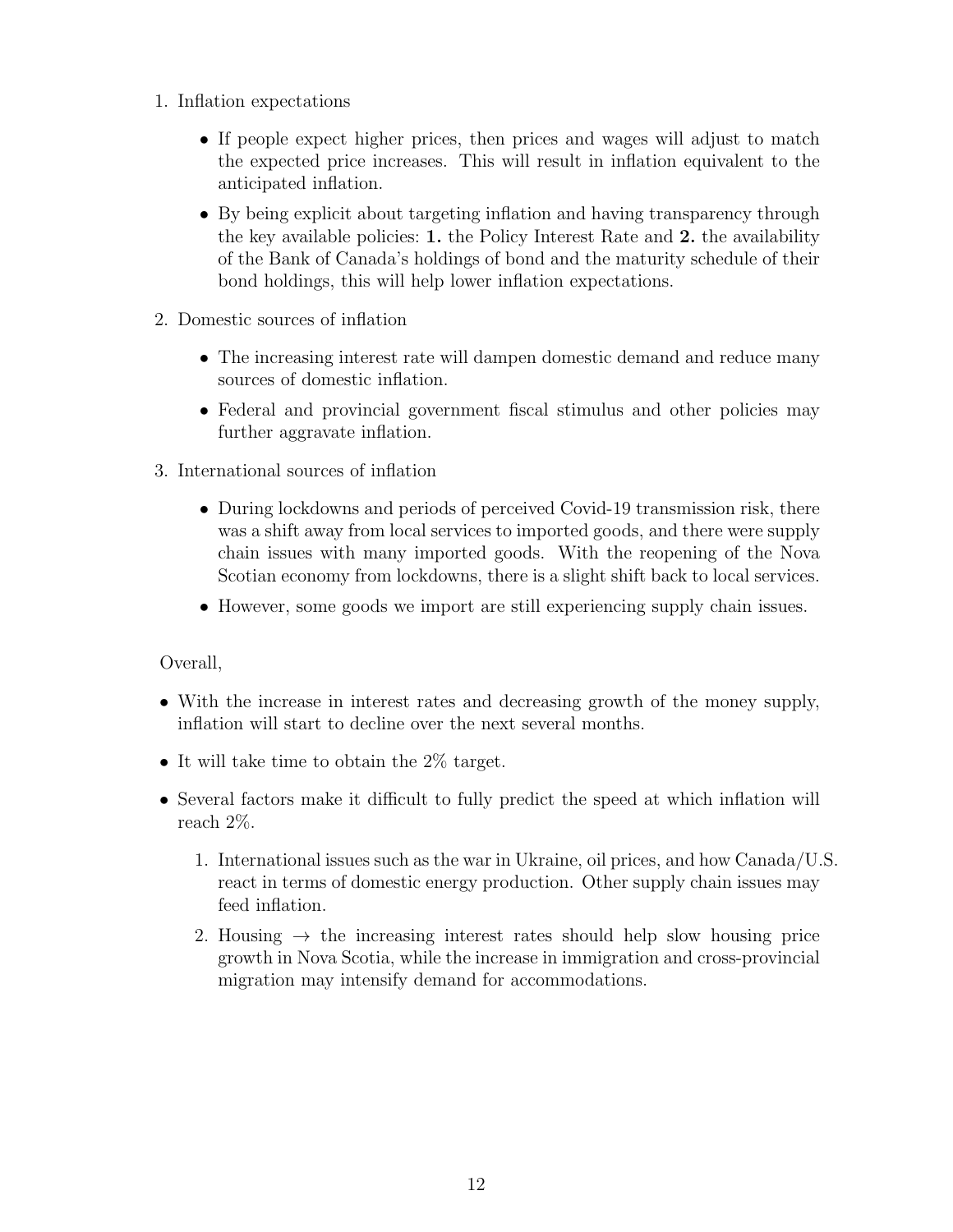<span id="page-12-0"></span>

Figure 7: Inflation for Nova Scotia, 2006 to February 2022

Notes: Author's calculations from CPI data for Nova Scotia from Cansim Table: 18-10-0004-01.

Figure [7](#page-12-0) outlines what has happened to monthly inflation rates in Nova Scotia from January 2006 to February 2022. The green vertical lines show the mean inflation for 2006 to 2012 and 2013 to 2019. The period from 2013 to the year prior to the Covid-19 recession, the inflation rate, while it does have some seasonal aspects, is generally below 2% and averages around 1.5%. The period between 2006 and 2012, there are large fluctuations in inflation, partially as a result of the deflationary pressure of the Great Recession, and then the inflationary period during the recovery. Over this period, average inflation is around 2%. Two things are worth noting for the period during and after the Great Recession that may inform the Covid-19 period.

- 1. It took some time to get towards inflation targeting levels from the 2011 peak of around 4.5%.
- 2. The current peak from the post-Covid-19 recession inflation is higher than the post-Great Recession peak.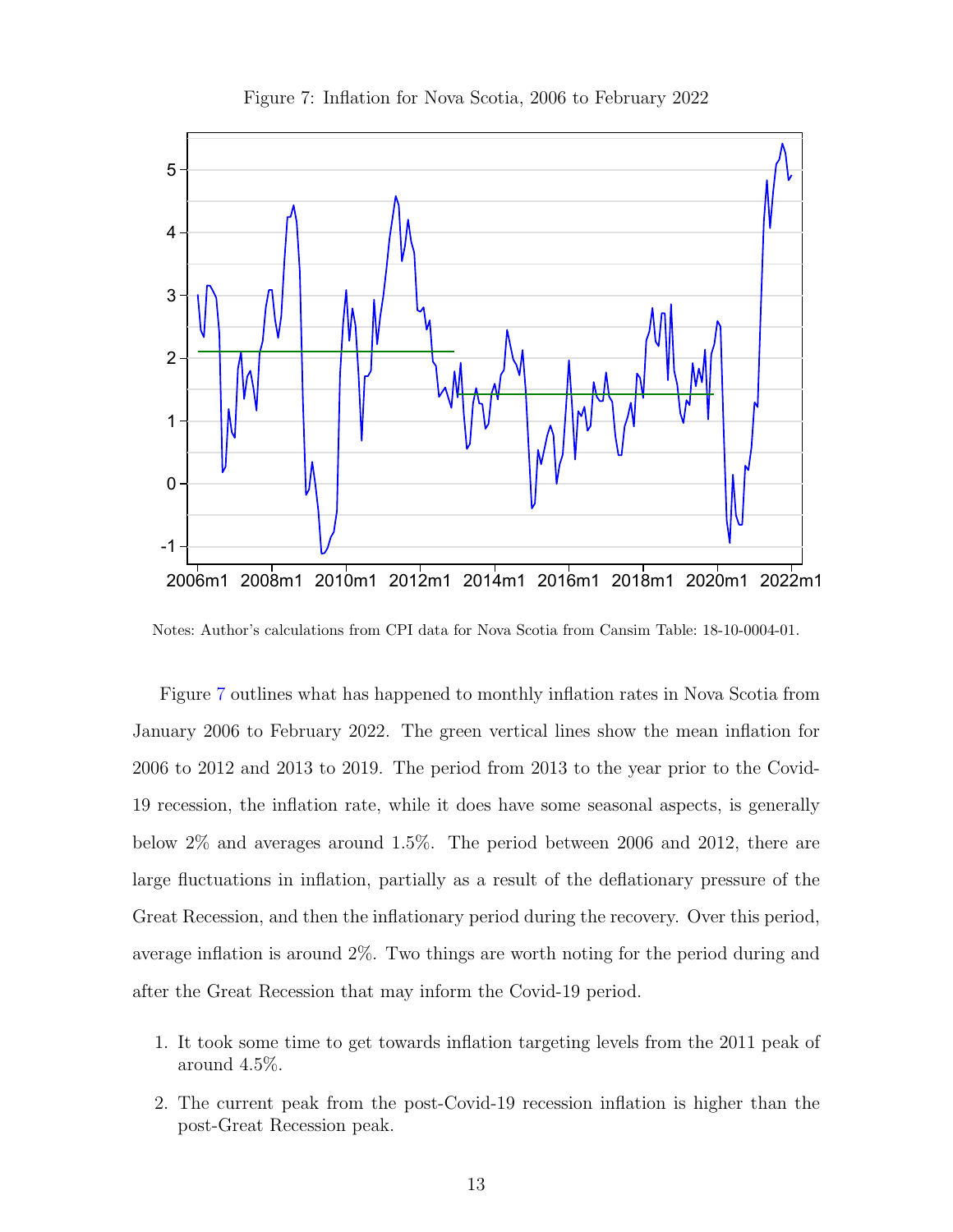While the causes and pressures from the Great Recession are different than those of the Covid-19 period, it is worth noting that it took approximately a year to approach 2% inflation. A key difference is that several of the causes of inflation during 2021 and early 2022, such as high gas prices, are still present and may persist.

# <span id="page-13-0"></span>4 Inflation and Maintaining Purchasing Power over the Next Agreement

In this section, the proposed NSGEU Economic increases are examined under several different inflation scenarios. As well, these values are compared to the Economic increases adopted under the recently negotiated Nova Scotia Council of Healthcare Unions collective agreement for employees of the Nova Scotia Health Authority and the IWK.

In Table [2,](#page-13-1) some potential inflation scenarios are outlined. Given the period of unique political and economic uncertainty, there is a wide range of potential inflation rates. For the 2021-2022 fiscal period, this is set at around 5%. In the second and third years, the different scenarios partially reflect the uncertainty in terms of how effective the Bank of Canada's ability to reduce inflation back to 2% will be, as well as potential international pressures.

| Fiscal    | Very    |       |          |       | Very  |
|-----------|---------|-------|----------|-------|-------|
| period    | high    | High  | Moderate | Low   | low   |
| 2021-2022 | $5.5\%$ | $5\%$ | $5\%$    | $5\%$ | $5\%$ |
| 2022-2023 | 6%      | 5%    | $4\%$    | 3.5%  | 2.5%  |
| 2024-2025 | 5%      | $5\%$ | 3%       | $2\%$ | 1.8%  |

<span id="page-13-1"></span>Table 2: Various Inflation Scenarios for Fiscal Periods from 2021 to 2024.

- Very high: Extreme case where issues such supply chain disruptions and oil shortages worsen over the next fiscal period.
- High: Stay in current situation or a mix of some downward pressure domestically due to the interest rate increases and reduction in the growth of the money supply but worsening international supply chain issues.
- Moderate: Both international and domestic inflationary pressures decline over the next two fiscal periods and inflation targeting is generally successful.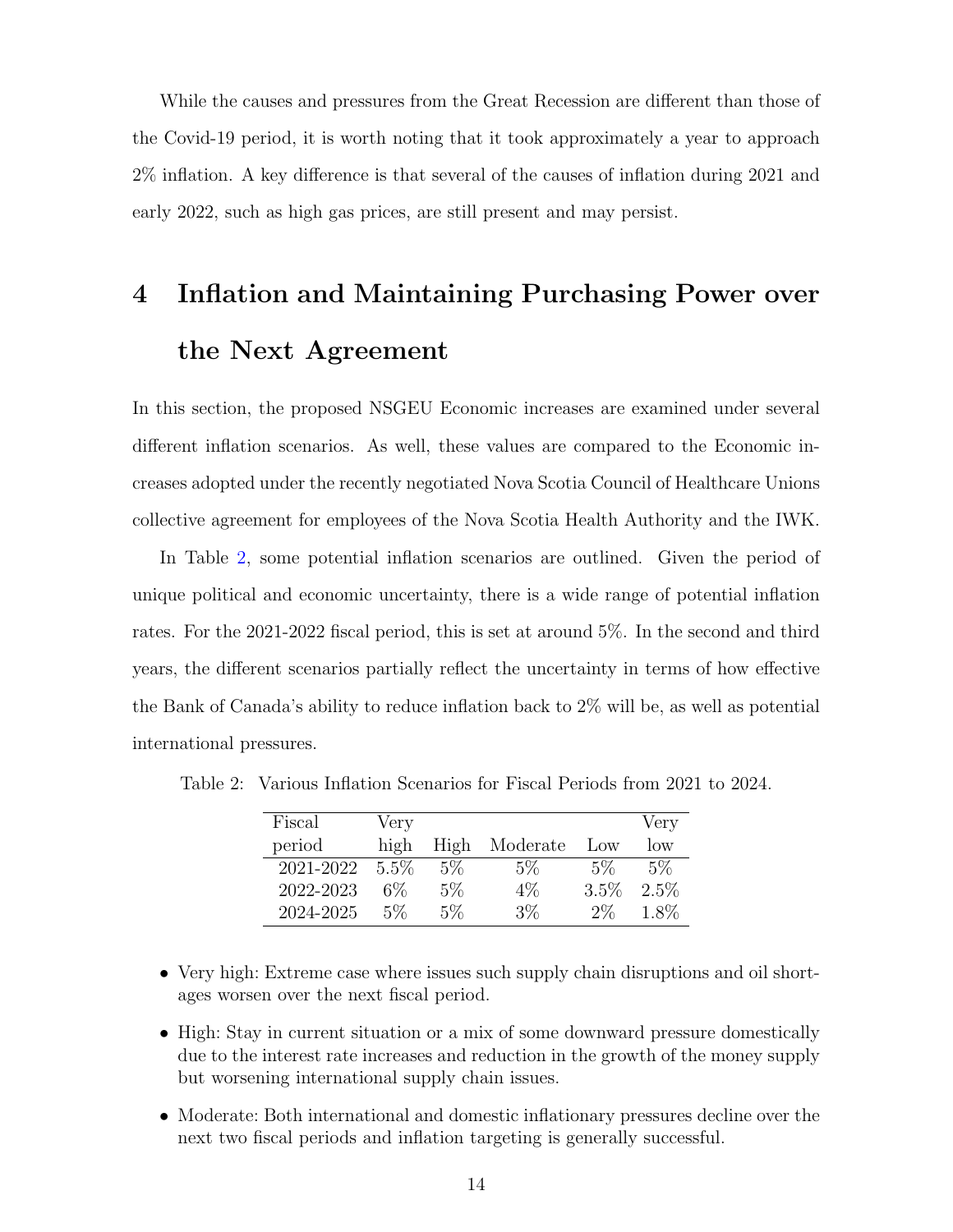- Low: Inflationary targeting reduces domestic pressures over the 2022-23 fiscal year and international pressures decline as well over this period.
- Very low: Inflationary targeting quickly reduces domestic pressures over the early part of the 2022-23 fiscal and international pressures subsidy quickly.

In Table [3,](#page-15-0) these inflation scenarios are examined under both the case where the Healthcare agreement is applied to NSGEU employees, as well as the NSGEU proposal. It shows how much \$100 in April  $1^{st}$ , 2021 would be worth at the end of each fiscal period.

Given the explicit and transparent inflation targeting by the Bank of Canada, the most likely scenario is somewhere between the Moderate and Low categories. However, we are in an unprecedented time in terms of international factors, so it is difficult to determine with certainty.

Overall, the Healthcare agreement fails to maintain purchasing power under any scenario. The Healthcare agreement was agreed to in June 2021, at a point in which it was not fully apparent that inflation would increase so much during the second half of 2021 and into 2022. While inflation had started to increase in the two months prior to the agreement, it was not clear if this inflation was just transitory or would be persistent for more than a few months.<sup>[2](#page-0-0)</sup> Since then, there have been political and economic changes that have resulted in higher and more persistent inflation.

Under the High or Very High inflation scenarios, for both the Healthcare sector parameters and the NSGEU proposal, there is significant erosion in terms of purchasing power. However, the NSGEU proposal better accounts for the inflation. If there is Low or Very Low inflation, with the NSGEU proposal, and a Cost-of-Living Adjustment (COLA) of 1.5% at the end of the third fiscal year, this would get at or close to the initial purchasing power (see the last row of Table [3\)](#page-15-0). Since the NSGEU proposal also suggests a fourth year using COLA, and the Healthcare agreement is for three years, a fourth year is not presented in Tables [2](#page-13-1) or [3.](#page-15-0)

<sup>2</sup>Monthly inflation was 1.3% in March, 4.2% in April, and 4.8% in May.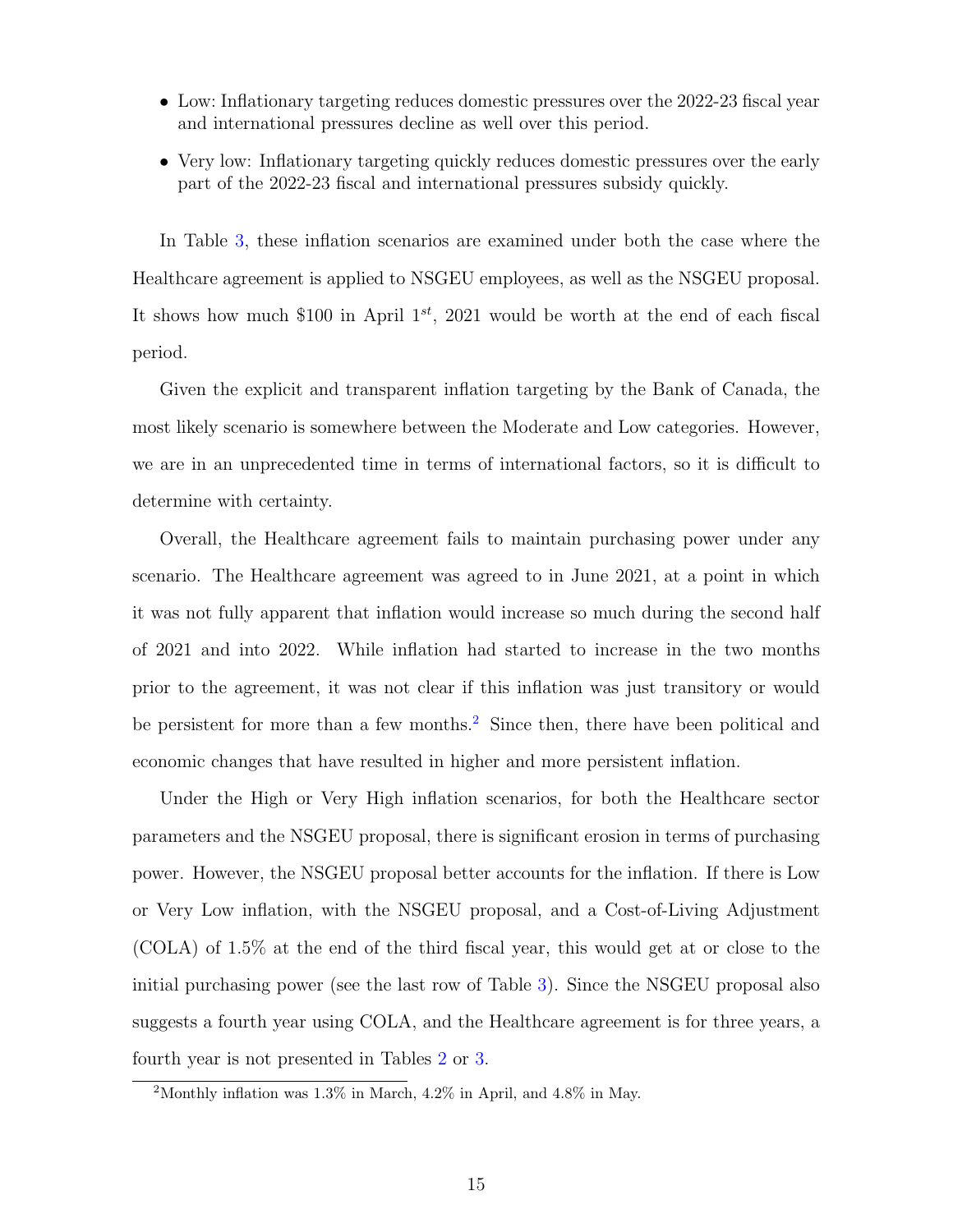<span id="page-15-0"></span>

|                         |        |                       | Level of inflation $1$ |      |          |      |       |
|-------------------------|--------|-----------------------|------------------------|------|----------|------|-------|
| Fiscal                  |        | Economics             | Very                   |      |          |      | Very  |
| period                  |        | increase              | high                   | High | Moderate | Low  | low   |
| Health sector agreement |        |                       |                        |      |          |      |       |
| 2021-2022               | Year 1 | $1.5\%$               | 96.2                   | 96.7 | 96.7     | 96.7 | 96.7  |
| 2022-2023               | Year 2 | $1.5\%$               | 92.1                   | 93.4 | 94.3     | 94.8 | 95.7  |
| 2024-2025               | Year 3 | $1.5\% + 1\%$         | 89.9                   | 91.2 | 93.9     | 95.3 | 96.4  |
| NSGEU proposal          |        |                       |                        |      |          |      |       |
| 2021-2022               | Year 1 | $1.5\%$               | 96.2                   | 96.7 | 96.7     | 96.7 | 96.7  |
| 2022-2023               | Year 2 | $4\%$                 | 94.4                   | 95.7 | 96.7     | 97.1 | 98.1  |
| 2024-2025               | Year 3 | $1.5\% + 1\%$         | 92.1                   | 93.5 | 96.2     | 97.6 | 98.8  |
| $2024 - 2025^2$         | Year 3 | $1.5\% + 1\% + 1.5\%$ | 93.5                   | 94.9 | 97.6     | 99.1 | 100.2 |

Table 3: 2021 to 2024, Economic Increases and \$100 under different inflation scenarios.

Notes: 1. How much would \$100 in April 2021 be worth at the end of each fiscal period under the given proposed increase. 2. With end of year additional COLA of 1.5%.

Table [4](#page-16-0) outlines some potential scenarios of Economic increases to ensure that purchasing power is equalized by the end of the third fiscal period. In all cases Panels B., C., and D., a 1.5% Economic increase is used in the first fiscal year, which matches the NSGEU proposal.

- 1. Panel A. shows the potential inflation rates under the different inflation scenarios (from Table [2\)](#page-13-1).
- 2. Panel B. shows what would be required to match initial earnings under the Very Low inflation world by the end of the second fiscal year  $(6\%)$  and then the Economic increase required in fiscal year three to maintain real purchasing power.
- 3. Panel C. shows under the NSGEU proposal for fiscal years one and two (1.5% and 4%), what would be required in the third fiscal year to match initial earnings.
- 4. Panel D. shows what Economic increase would be required in fiscal year two to catch up by year two and then maintain purchasing power in year three.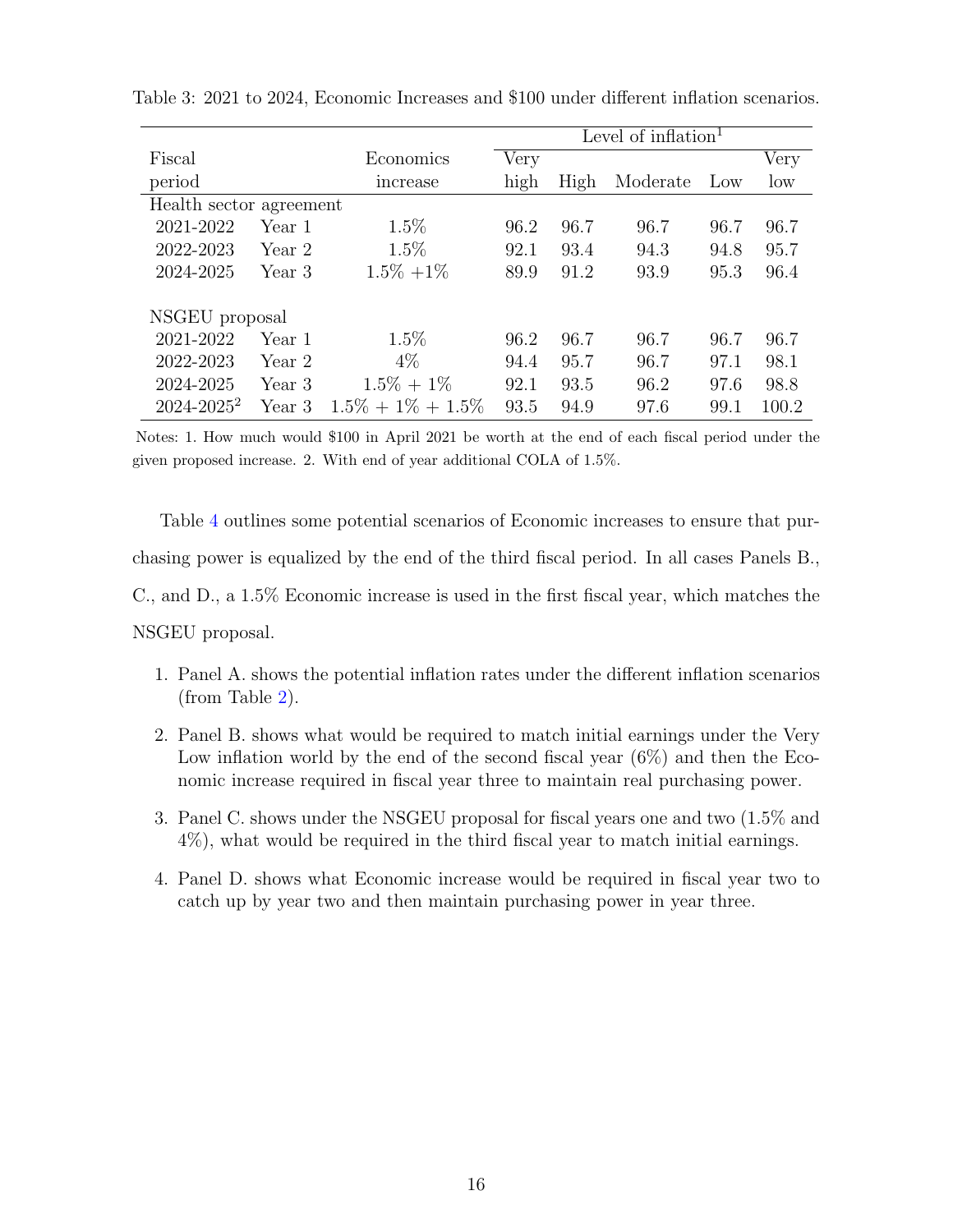| Fiscal                                     | Very            |      |                |                 | Very |  |  |  |
|--------------------------------------------|-----------------|------|----------------|-----------------|------|--|--|--|
| period                                     | high            | High | Moderate       | Low             | low  |  |  |  |
|                                            |                 |      |                |                 |      |  |  |  |
| A. Required to match inflation             |                 |      |                |                 |      |  |  |  |
| 2021-2022                                  | 5.5             | 5    | 5              | $5\overline{)}$ | 5    |  |  |  |
| 2022-2023                                  | $6\overline{6}$ | 5    | $\overline{4}$ | 3.5             | 2.5  |  |  |  |
| 2024-2025 5                                |                 | 5    | 3              | $\overline{2}$  | 1.8  |  |  |  |
|                                            |                 |      |                |                 |      |  |  |  |
| B. With $1.5\%$ year 1                     |                 |      |                |                 |      |  |  |  |
| 2021-2022                                  | 1.5<br>1.5      |      | 1.5            | 1.5             | 1.5  |  |  |  |
| $2022 - 2023$ 6.0                          |                 | 6.0  | 6.0            | 6.0             | 6.0  |  |  |  |
| 2024-2025 9.1                              |                 | 7.6  | 4.5            | 3.0             | 1.8  |  |  |  |
|                                            |                 |      |                |                 |      |  |  |  |
| C. With $1.5\%$ year 1 and $4\%$ in year 2 |                 |      |                |                 |      |  |  |  |
| 2021-2022                                  | 1.5             | 1.5  | 1.5            | 1.5             | 1.5  |  |  |  |
| 2022-2023 4.0                              |                 | 4.0  | 4.0            | 4.0             | 4.0  |  |  |  |
| 2024-2025                                  | 11.2            | 9.7  | 6.6            | 5.0             | 3.8  |  |  |  |
|                                            |                 |      |                |                 |      |  |  |  |
| D. $1.5\%$ year 1, catch up by year 2      |                 |      |                |                 |      |  |  |  |
| 2021-2022 1.5                              |                 | 1.5  | 1.5            | 1.5             | 1.5  |  |  |  |
| 2022-2023 10.2                             |                 | 8.6  | 7.6            | 7.1             | 6.0  |  |  |  |
| 2024-2025                                  | 5.0             | 5.0  | 3.0            | 2.0             | 1.8  |  |  |  |

<span id="page-16-0"></span>Table 4: Required Economic Increases (%) under Different Inflation Scenarios.

Given that the proposal requests a four-year contract with the final year having a COLA provision, the Economic increases in the second and third fiscal years do not need to be as steep as those in Table [4](#page-16-0) to get end of contract purchasing power back to the start period value. However, it should be reiterated, as was illustrated in Section [2.3,](#page-4-0) having end of period earnings equalized to the real start of period earnings can still result in losses of earnings over the contract period.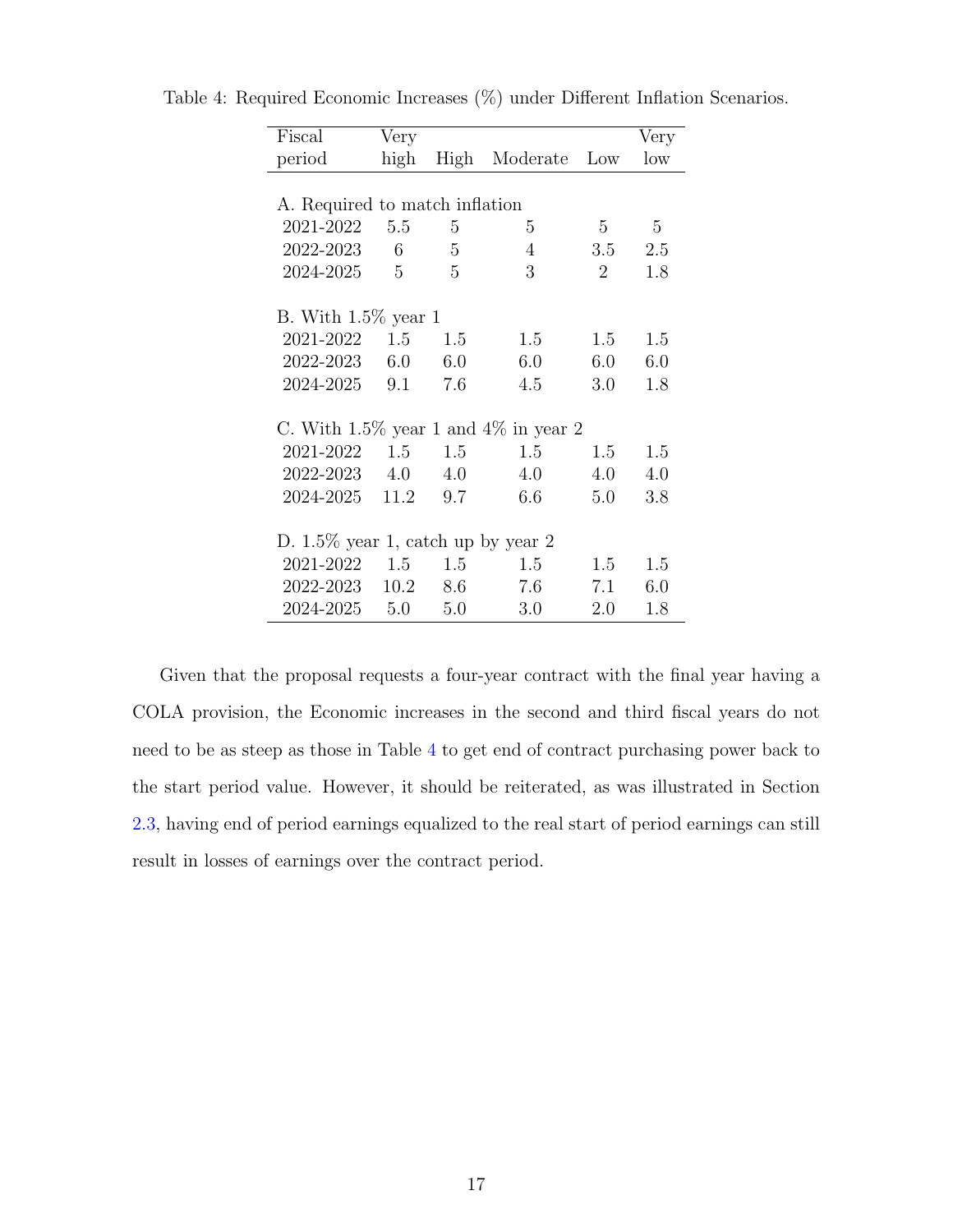### <span id="page-17-0"></span>5 Conclusions and Key Takeaways

- 1. There was a drop in purchasing power during the April 2015 to March 2021 agreement.
	- A further 3% increase on top of the final period wage adjustment would have been required to equalize the end of contract period purchasing power.
	- Even if the end of contract period purchasing power had been reached, there would have been losses in terms of total earnings. Losses over the contracted period for the example classifications were between approximately five and seven thousand dollars.
- 2. The Nova Scotian economy has recovered and is back to full employment.
- 3. Inflation has increased greatly over the past year.
	- Given that output is back to full-employment levels, the Bank of Canada is now targeting inflation rather than output.
	- The Bank of Canada has explicit and transparent policy to bring inflation back to 2%
	- Internal inflationary pressures may partially mitigate the ability of the Bank of Canada to quickly reach the 2% goal.
- 4. The purchasing power of the NSGEU employees would decline if the Economic increases from the Nova Scotia Council of Healthcare Unions agreement are applied to the NSGEU agreement being currently negotiated.
- 5. The proposal submitted by the NSGEU would maintain end of fiscal period purchasing power under Low or Very low levels of inflation outlined in Table [2.](#page-13-1)

Recommendations/Overview

- 1. If international pressures decline, inflation will likely be between the Moderate to Low levels of inflation outlined in Table [2.](#page-13-1)
- 2. Given the uncertainty in the current inflation environment, COLA adjustments are recommended.
- 3. The NSGEU's four-year proposal with COLA in years 3 and 4 is reasonable. Purchasing power in the first year of the deal will be eroded and there is a potential loss in total real earnings over the contract. However, the proposal will help reach purchasing power by the end period.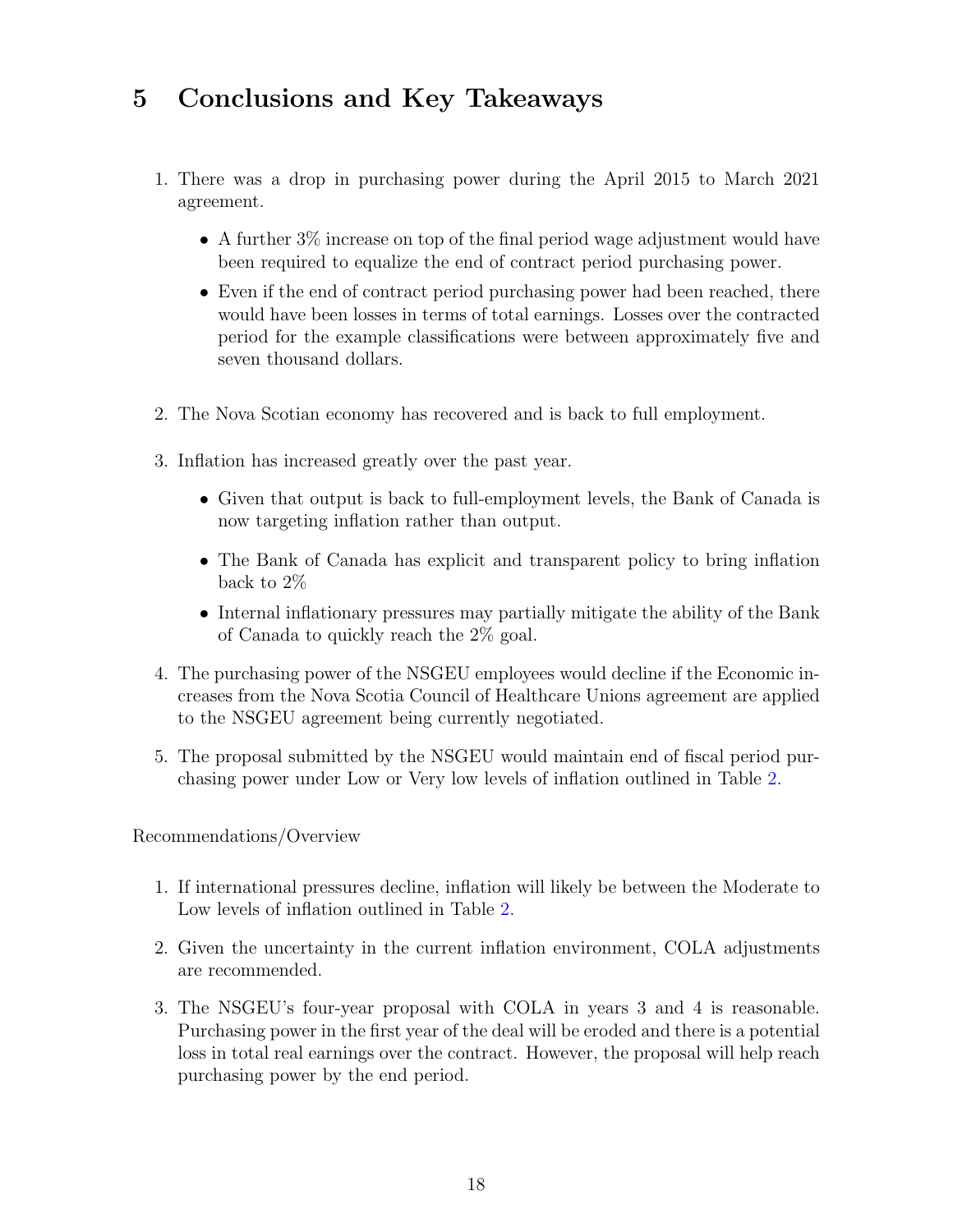### References

- <span id="page-18-0"></span>Jones, S. R., F. Lange, W. C. Riddell, and C. Warman (2020) "Waiting for Recovery: The Canadian Labour Market in June 2020," Canadian Public Policy 46(S2), S102– S118
- <span id="page-18-1"></span>——— (2021) "Canadian labour market dynamics during COVID-19," Technical report, National Bureau of Economic Research
- <span id="page-18-2"></span>Macklem, T. (2022) "Economic progress report: Controlling inflation," [https://](https://www.bankofcanada.ca/2022/03/speech-tiff-macklem-march-3-2022/) [www.bankofcanada.ca/2022/03/speech-tiff-macklem-march-3-2022/](https://www.bankofcanada.ca/2022/03/speech-tiff-macklem-march-3-2022/), accessed on 2022-04-01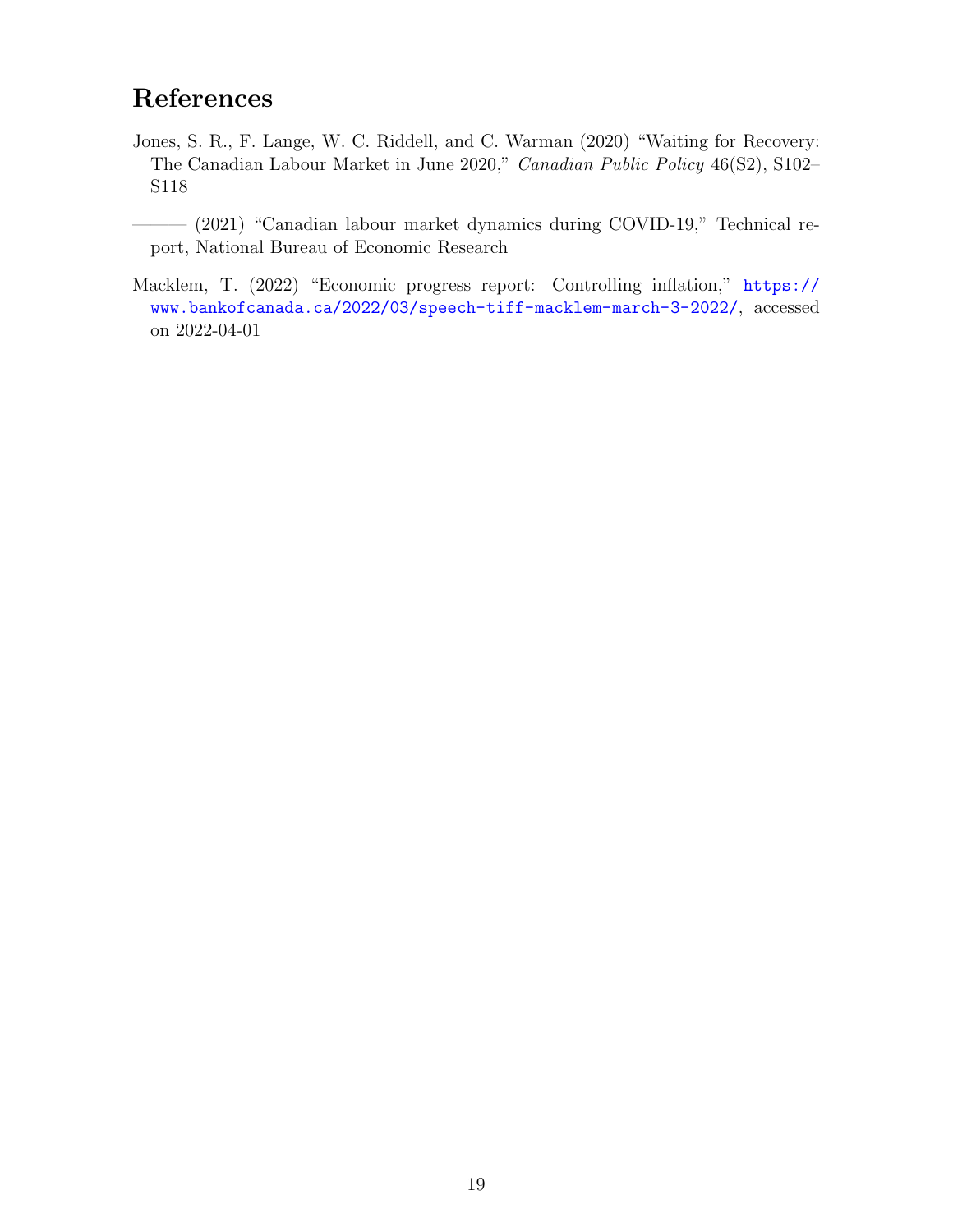## <span id="page-19-0"></span>A Appendix

<span id="page-19-1"></span>

Figure A.1: Unemployment Rate in Nova Scotia, Aged 15 to 24

Notes: Authors calculation from the Labour Force Survey. Unemployment rate is calculated as the number of people unemployment relative to the labour force. The sample is restricted to people aged 15 to 24.